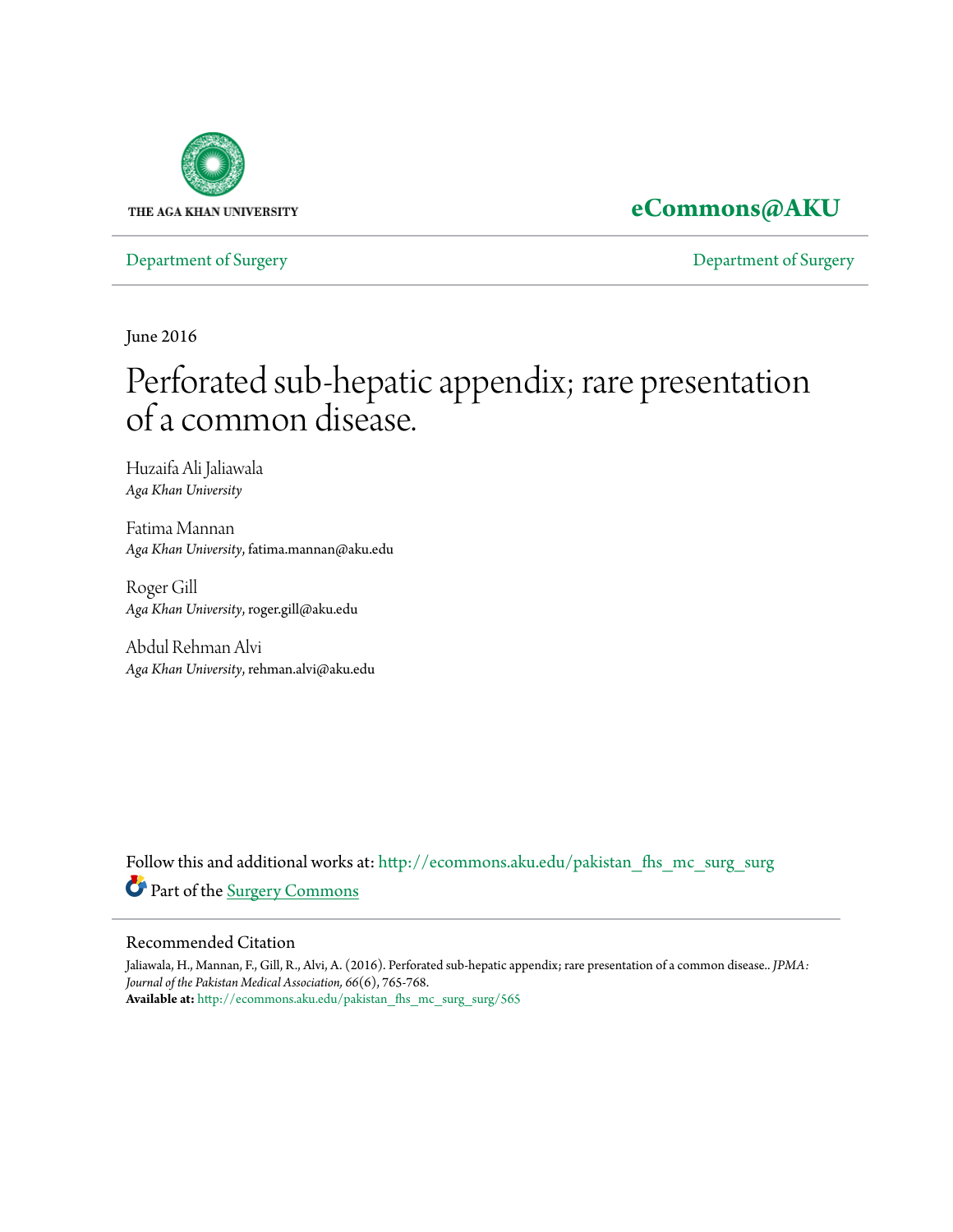### **Perforated sub-hepatic appendix; rare presentation of a common disease**

Huzaifa Ali Jaliawala,<sup>1</sup> Fatima Mannan,<sup>2</sup> Roger Christopher Gill,<sup>3</sup> Abdul Rehman Alvi<sup>4</sup>

#### **Abstract**

An elderly gentleman presented to our emergency with a 10-day history of right upper quadrant pain and nausea with associated tenderness on examination. His white cell counts were raised with predominant neutrophils with ultrasound evidence of a heterogeneous sub-hepatic collection, not associated with fever, diarrhoea or vomiting. He had a similar episode 3 weeks ago, which resolved with antibiotics. Initially thought to be a perforated acute appendicitis or a liver abscess a CT scan was done to further substantiate our finding. This to the contrary revealed a perforated sub hepatic appendix. Patient was treated conservatively with IV fluids and antibiotics and the sub hepatic collection was aspirated under ultrasound guidance. He responded well to treatment and made an uneventful recovery.

**Keywords:** Sub-hepatic collection, Acute appendicitis, **Perforation** 

#### **Introduction**

Appendicitis is a common presentation in the Emergency Department worldwide. Prompt diagnosis and early intervention is crucial to avoid morbidity related to delayed diagnosis.1,2 This becomes a challenge when the presentation is deviant from what we see classically, making it important for surgeons to be familiar with these aberrant presentations to be able to diagnose appendicitis in time.

#### **Case Presentation**

An elderly male, presented to the Emergency Department with a 10-day history of gradually worsening right upper quadrant pain during the month of August, 2015 to the Aga Khan University Hospital, Karachi. It was constant, sharp, non-radiating, 8/10 in severity, aggravated on movement and mild exertion. It was associated with nausea and anorexia. There was no fever, vomiting, diarrhoea or constipation. The patient was haemodynamically stable. He had similar

1,2Research Officer, 3,4Department of General Surgery, Aga Khan University Hospital, Karachi.

**Correspondence:** RogerChristopher Gill.Email: christo214@gmail.com



**Figure-1:** Ultrasound image showing a heterogeneous collection beneath the right lobe of the liver with both solid and liquid component.



Figure-2: CT scan abdomen with IV contrast cross-sectional view showing a small sub hepatic collection with arrow indicating the tip of appendix which has perforated.

symptoms three weeks ago associated with fever, which resolved in outpatient setting with antibiotics.

On abdominal examination he had tenderness in the right upper quadrant. Bowel sounds were audible in all four quadrants. No visceromegaly was appreciated. His medical history revealed benign prostalic hypertrophy, Diabetes and Hypertension. Surgical history showed removal of kidney stones in the past. Family history was non-contributory.

Initially it was thought that he has either acute cholecystitis or a liver abscess, therefore an ultrasound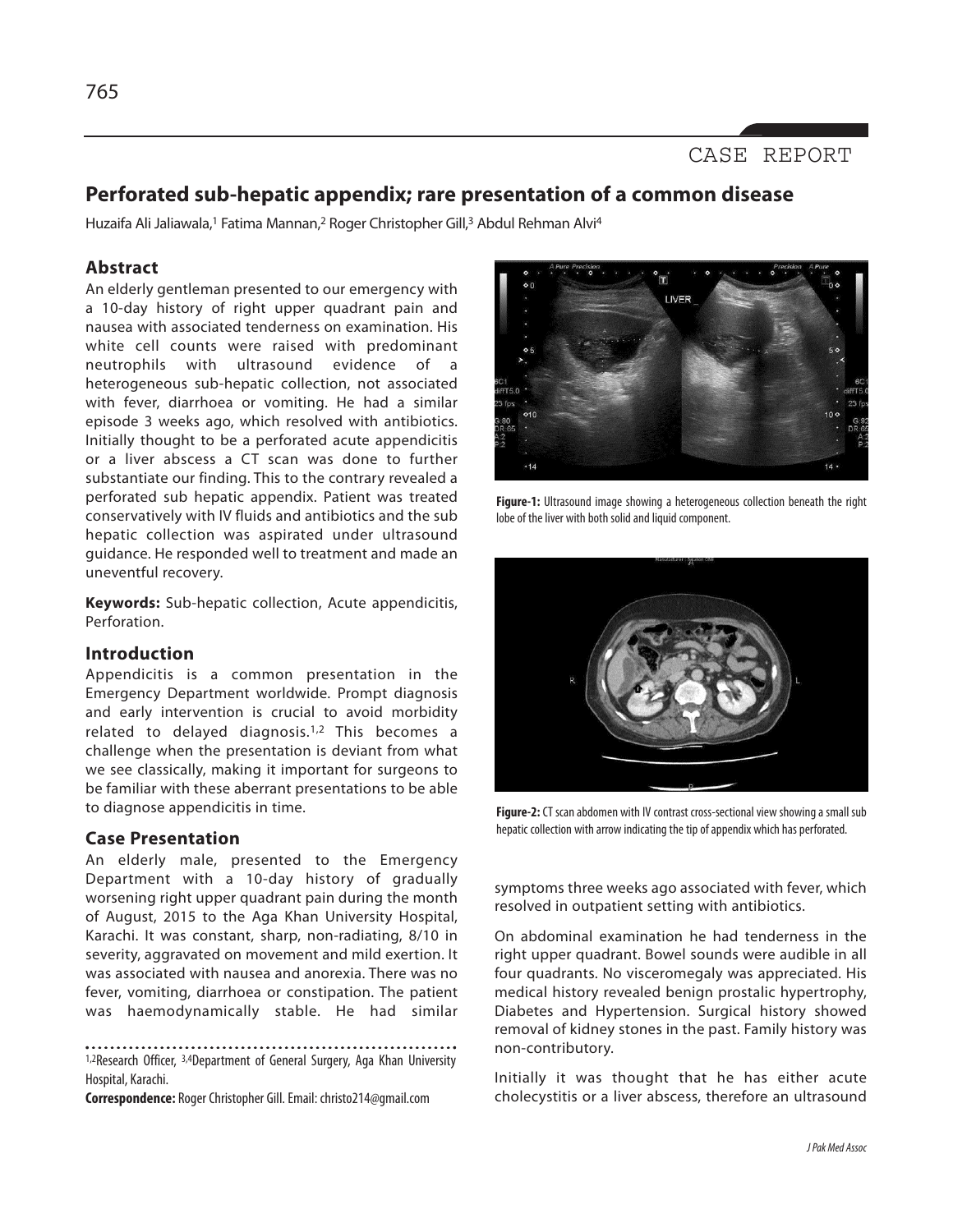



**Figure-3:** CT scan abdomen coronal section with arrow showing the site of sub hepatic collection with dilated inflamed perforated appendix.

was advised. This revealed a normal gall bladder with normal wall thickness with no pericholecystic fluid and normal biliary anatomy. However there was an heterogeneous sub hepatic collection adjacent to the gall bladder (Figure-1). This raised the possibility of either a micro perforation from the gall bladder or a ruptured liver abscess. However this was not very convincing therefore a CT scan was performed. CT scan revealed appendix in the sub hepatic position which had perforated and was responsible for the sub hepatic collection evidenced on the ultrasonogram (Figure-2,3).

#### **Investigations**

Blood picture showed a white cell count of 15.1x109, predominantly neutrophils. Liver Function Tests, Prothrombin Time, Activated Partial Thromboplastin Time, Electrolytes, Urea and Creatinine were within the normal ranges. Ultrasound of the abdomen showed evidence of a well-defined heterogeneous area along the inferior margin of right lobe of liver with solid and fluid component raising the possibility of a subcapsular or ruptured liver abscess. CT scan revealed a perforated appendix located in the sub-hepatic region.

The differential diagnosis included:

1. Hepatic Abscess, 2. Acute cholecystitis, 3. Para-Colic Abscess.

Patient was admitted and broad spectrum antibiotics started along with Intravenous fluids. The abscess was aspirated under Ultrasound guidance. Fever and abdominal pain settled. Oral feeding was resumed gradually, which was well tolerated.

#### **Outcome and Follow-Up**

The patient responded well to the conservative

approach to treatment. He was discharged on the third day of admission. At the time of discharge his white cell count was 8.9x109, with normal differential. On follow up, a week later, in the outpatient clinic he had no complaints. He had resumed his normal diet and was tolerating it well.

#### **Discussion**

Clinical presentation of appendicitis varies on its anatomical location in the abdomen. The more commonly reported positions such as retro-caecal (74%), pelvic (21%), sub-caecal (1.5%), pre-ileal (1.5%), and post-ileal(0.5%) determine the classic presentation. 3 However, there are rare variants present that distort the typical presentation making diagnosis a challenge.

Sub-hepatic location of the appendix is one such variant where the appendix is located in the right upper quadrant. King4 introduced us to the first case in 1955, whereas Palanivelu et al<sup>5</sup> tabulated the incidence to be 0.08% from a study performed in India. Patients are usually misdiagnosed as acute cholecystitis, liver abscess, ureteric colic or acute pyelonephritis. 5

CT scan is proven to be more beneficial to ascertain diagnosis in patients with atypical presentations of right upper quadrant pain with non-specific findings. 6,7 As Sub-hepatic appendicitis is more common in the elderly; CT scan is indispensable in establishing a diagnosis. 8,9

#### **Conclusion**

Sub-hepatic appendicitis complicated by perforation may lead to abscess formation. In our experience, it was adequately managed with conservative treatment with IV fluids, antibiotics and aspiration, saving the patient from unnecessary surgery.

**Disclosure:** The article and no part of it has been published in any other journal.

**Conflict of Interest:** There are no conflicts of interest to declare.

**Financial Support:** No financial support was required.

#### **References**

- 1. Omundsen M, Dennett E. Delay to appendicectomy and associated morbidity: a retrospective review. ANZ J Surg. 2006; 76:153-5.
- 2. Bickell NA, Aufses AH, Rojas M, Bodian C. How time affects the risk of rupture in appendicitis. J Am Coll Surg. 2006; 202:401-6.
- 3. Williams NS, Bailey H, Bulstrode CJK, Love RJM, O'Connell PR. Bailey & Love's short practice of surgery. J Laryngology & Otology .2009; 123:258-9.
- 4. King A. Subhepatic appendicitis. AMA Arch Surg. 1955; 71:265-7.